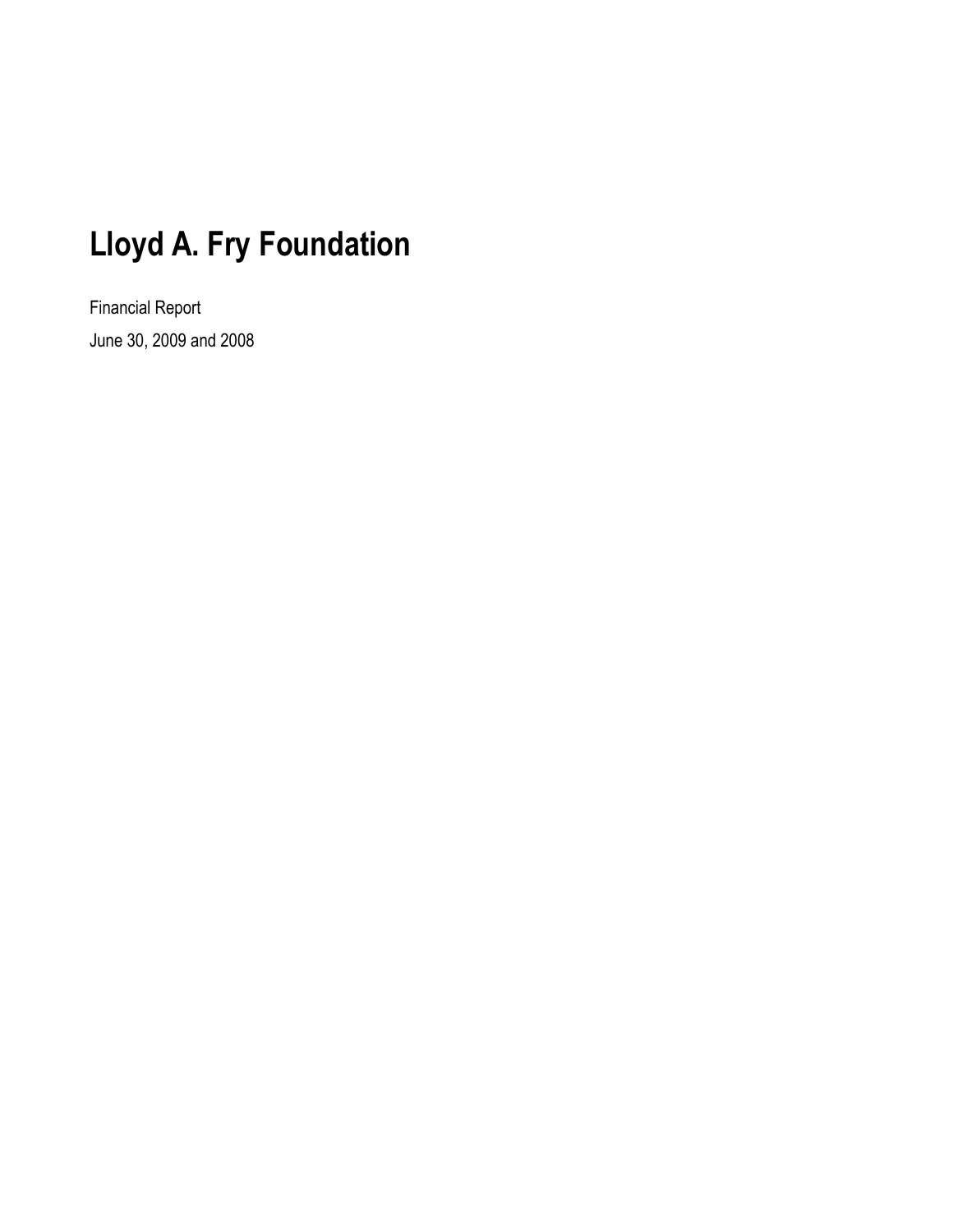# **Contents**

| Independent Auditor's Report            |                |
|-----------------------------------------|----------------|
| <b>Financial Statements</b>             |                |
| <b>Statements of Financial Position</b> | $\overline{2}$ |
| <b>Statements of Activities</b>         | 3              |
| <b>Statements of Cash Flows</b>         | $\overline{4}$ |
| Notes to Financial Statements           | $5 - 9$        |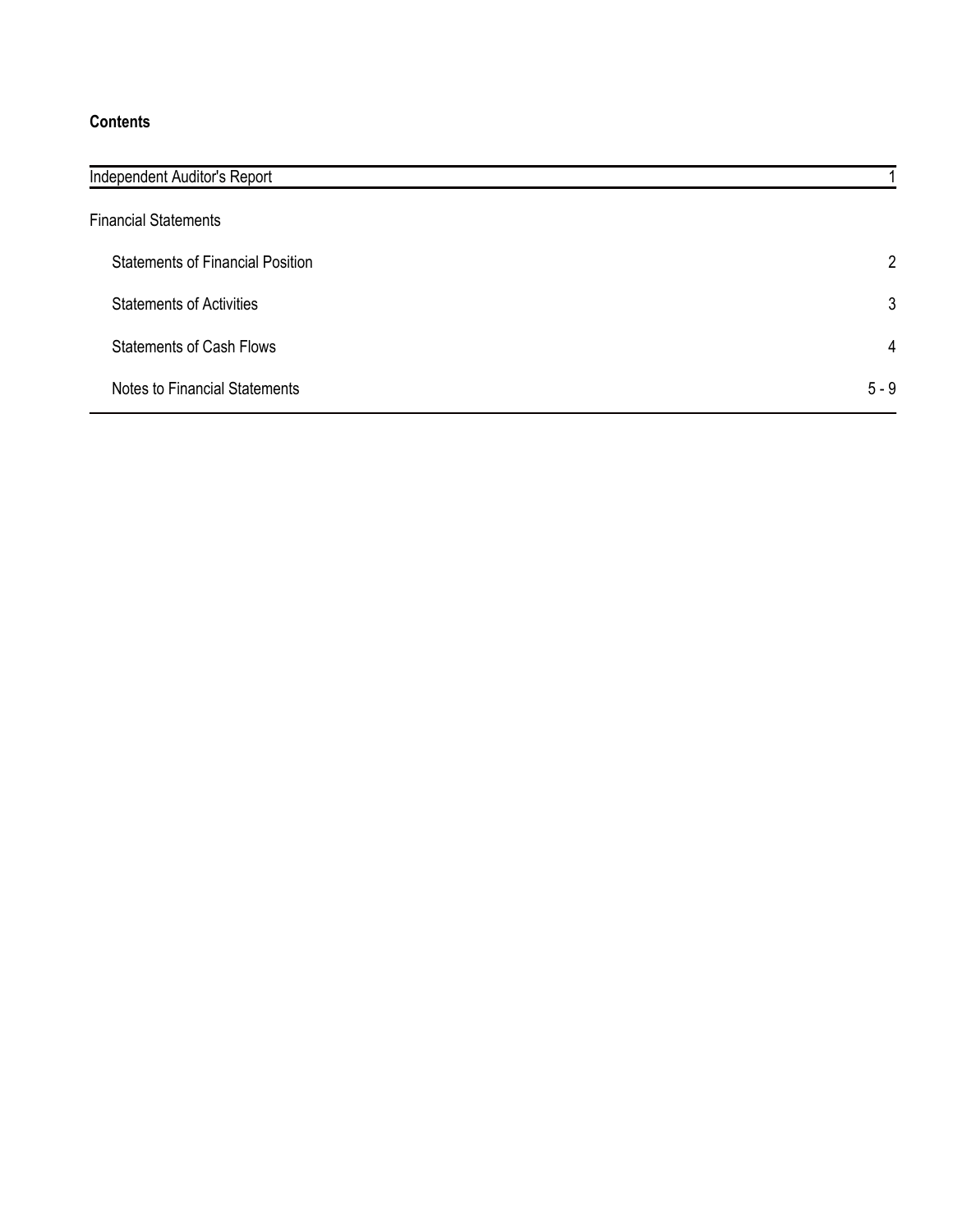# McGladrey & Pullen

**Certified Public Accountants** 

Independent Auditor's Report

Board of Directors of Lloyd A. Fry Foundation

We have audited the accompanying statements of financial position of the Lloyd A. Fry Foundation (the Foundation) as of June 30, 2009 and 2008, and the related statements of activities and cash flows for the years then ended. These financial statements are the responsibility of the Foundation's management. Our responsibility is to express an opinion on these financial statements based on our audits.

We conducted our audits in accordance with auditing standards generally accepted in the United States of America. Those standards require that we plan and perform the audit to obtain reasonable assurance about whether the financial statements are free of material misstatement. An audit includes examining, on a test basis, evidence supporting the amounts and disclosures in the financial statements. An audit also includes assessing the accounting principles used and significant estimates made by management as well as evaluating the overall financial statement presentation. We believe that our audits provide a reasonable basis for our opinion.

In our opinion, the financial statements referred to above present fairly, in all material respects, the financial position of the Lloyd A. Fry Foundation as of June 30, 2009 and 2008, and its activities and its cash flows for the years then ended in conformity with accounting principles generally accepted in the United States of America.

McGladrey of Pallen, LLP

Chicago, Illinois November 6, 2009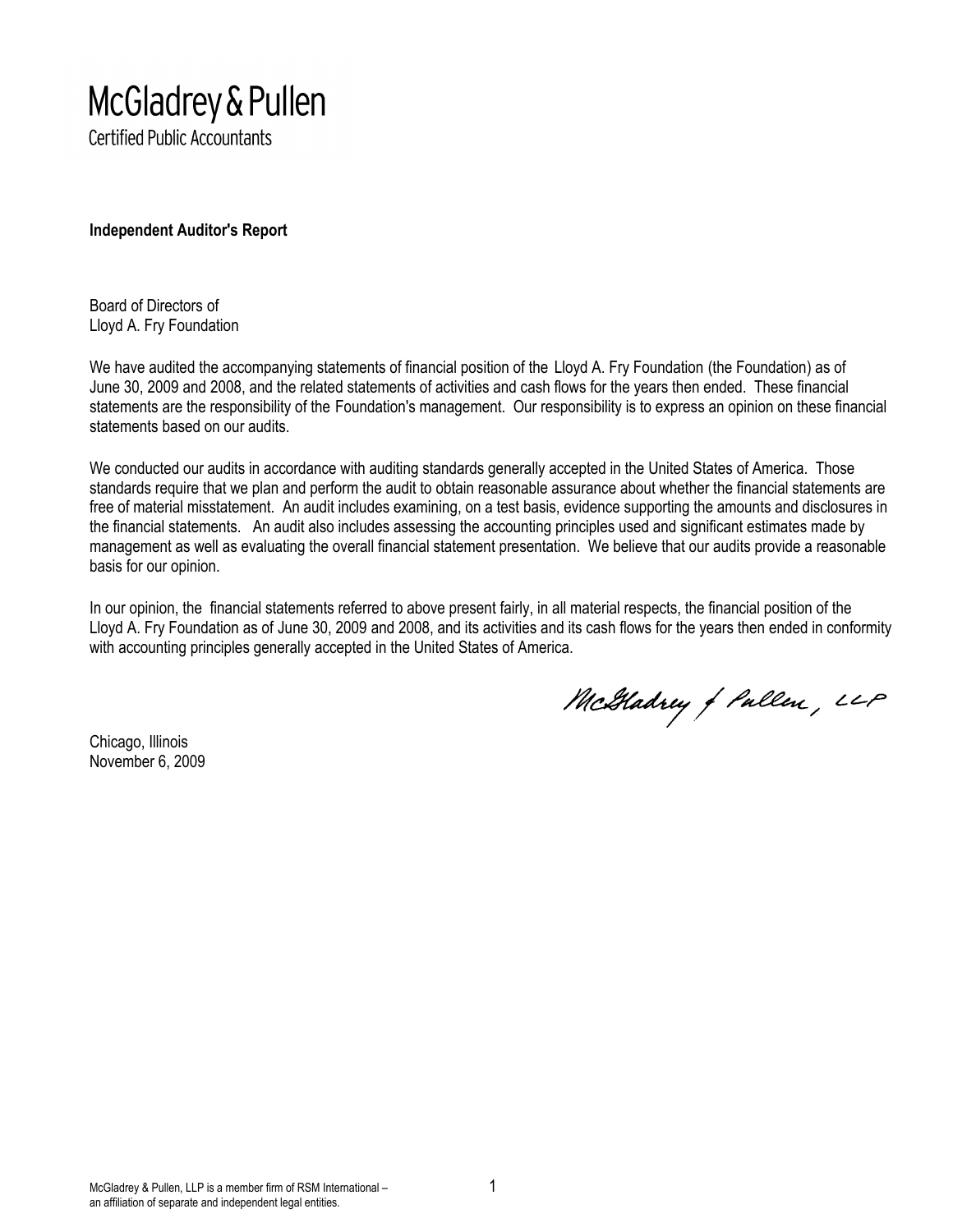# Statements of Financial Position June 30, 2009 and 2008

|                                                                                                                                                                     | 2009                                                                    |      | 2008                                                             |
|---------------------------------------------------------------------------------------------------------------------------------------------------------------------|-------------------------------------------------------------------------|------|------------------------------------------------------------------|
| <b>Assets</b>                                                                                                                                                       |                                                                         |      |                                                                  |
| Cash and equivalent<br>Accrued dividends and interest receivable<br>Excise tax refund receivable<br>Prepaid expenses<br>Investments<br>Furniture and equipment, net | \$<br>7,641,904<br>375,168<br>21,240<br>14,467<br>126,329,590<br>61,715 | -S   | 6,395,305<br>415,643<br>42,500<br>6,181<br>166,001,640<br>53,989 |
|                                                                                                                                                                     | 134,444,084                                                             | SБ   | 172,915,258                                                      |
| <b>Liabilities and Net Assets</b>                                                                                                                                   |                                                                         |      |                                                                  |
| Accrued expenses<br>Unconditional grants payable<br>Deferred federal excise tax                                                                                     | \$<br>82,818<br>875,000<br>957,818                                      | - \$ | 97,737<br>2,122,125<br>193,455<br>2,413,317                      |
| Unrestricted net assets                                                                                                                                             | 133,486,266                                                             |      | 170,501,941                                                      |
|                                                                                                                                                                     | 134,444,084                                                             |      | 172,915,258                                                      |

See Notes to Financial Statements.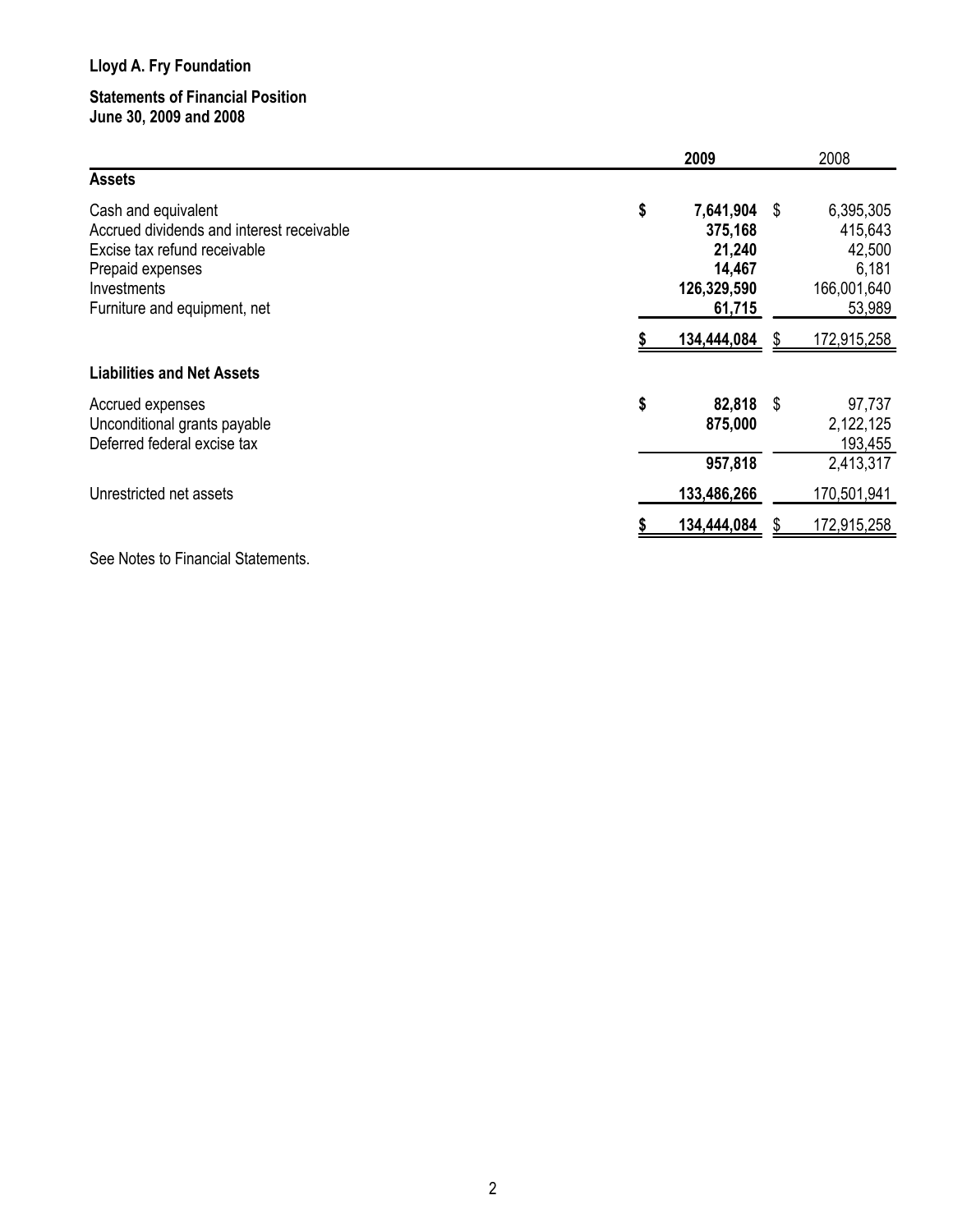### Statements of Activities Years Ended June 30, 2009 and 2008

|                                         | 2009            | 2008            |
|-----------------------------------------|-----------------|-----------------|
| Revenue:                                |                 |                 |
| Fixed income investments                | \$<br>1,377,956 | \$<br>1,728,466 |
| <b>Dividends</b>                        | 2,108,732       | 2,678,031       |
| Distributions from Lloyd A. Fry Trusts  | 734,362         | 729,483         |
| Other                                   | 847             |                 |
|                                         | 4,221,897       | 5,135,980       |
| Expenditures:                           |                 |                 |
| Grants authorized                       | 6,036,122       | 10,586,014      |
| Administrative and other expenses       | 1,541,160       | 1,474,285       |
| Investment management fees              | 543,244         | 620,379         |
| Federal excise tax benefit              | (76,088)        | (182, 753)      |
|                                         | 8,044,438       | 12,497,925      |
| <b>Expenditures over revenue</b>        | (3,822,541)     | (7,361,945)     |
| Net gains (losses) on investments:      |                 |                 |
| Realized                                | (3,560,597)     | 10,341,963      |
| Unrealized                              | (29, 632, 537)  | (23,888,875)    |
|                                         | (33, 193, 134)  | (13, 546, 912)  |
| Net decrease in unrestricted net assets | (37,015,675)    | (20, 908, 857)  |
| Unrestricted net assets:                |                 |                 |
| Beginning of year                       | 170,501,941     | 191,410,798     |
| End of year                             | 133,486,266     | 170,501,941     |
|                                         |                 |                 |

See Notes to Financial Statements.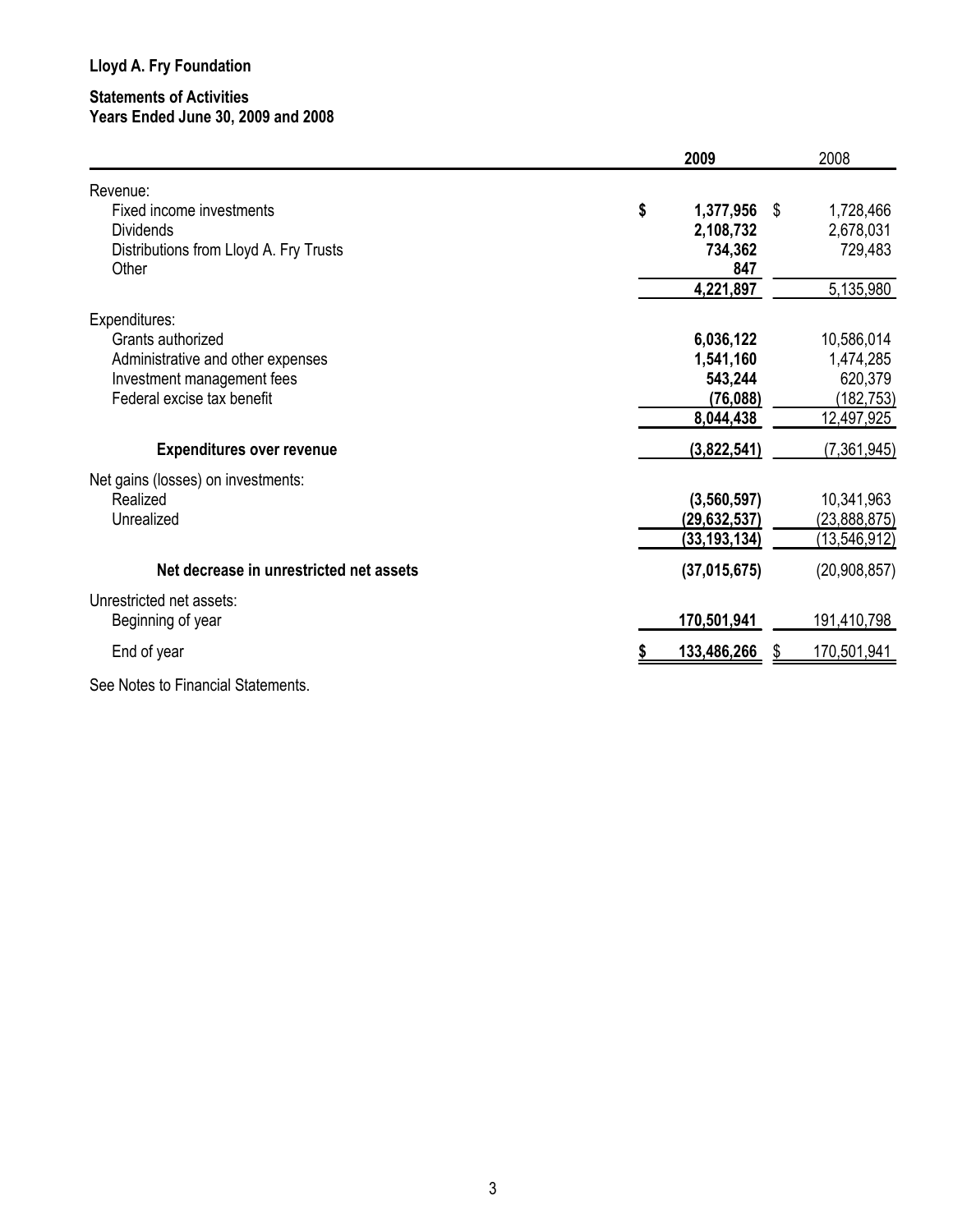# Statements of Cash Flows

# Years Ended June 30, 2009 and 2008

|                                                   | 2009                    | 2008            |
|---------------------------------------------------|-------------------------|-----------------|
| Cash Flows from Operating Activities              |                         |                 |
| Net decrease in unrestricted net assets           | \$<br>$(37,015,675)$ \$ | (20, 908, 857)  |
| Depreciation                                      | 24,880                  | 23,680          |
| Net realized and unrealized losses on investments | 33, 193, 134            | 13,546,912      |
| Deferred federal excise tax                       | (193, 455)              | (470, 083)      |
| Changes in:                                       |                         |                 |
| Accrued dividends and interest receivable         | 40,475                  | 108,280         |
| Excise tax refund receivable                      | 21,260                  | (42,500)        |
| Prepaid expenses                                  | (8, 286)                | 4,847           |
| Accrued expenses                                  | (14, 919)               | 31,492          |
| Excise tax payable                                |                         | (67, 204)       |
| Unconditional grants payable                      | (1, 247, 125)           | 1,439,625       |
| Net cash used in operating activities             | (5, 199, 711)           | (6,333,808)     |
| Cash Flows from Investing Activities              |                         |                 |
| Additions to furniture and equipment              | (32,606)                | (13,802)        |
| Proceeds from sales of investments                | 68,191,328              | 114,994,088     |
| Purchases of investments                          | (61, 712, 412)          | (110, 391, 277) |
| Net cash provided by investing activities         | 6,446,310               | 4,589,009       |
| Increase (decrease) in cash and equivalent        | 1,246,599               | (1,744,799)     |
| Cash and equivalent:                              |                         |                 |
| Beginning of year                                 | 6,395,305               | 8,140,104       |
| End of year                                       | 7,641,904               | 6,395,305       |
|                                                   |                         |                 |

See Notes to Financial Statements.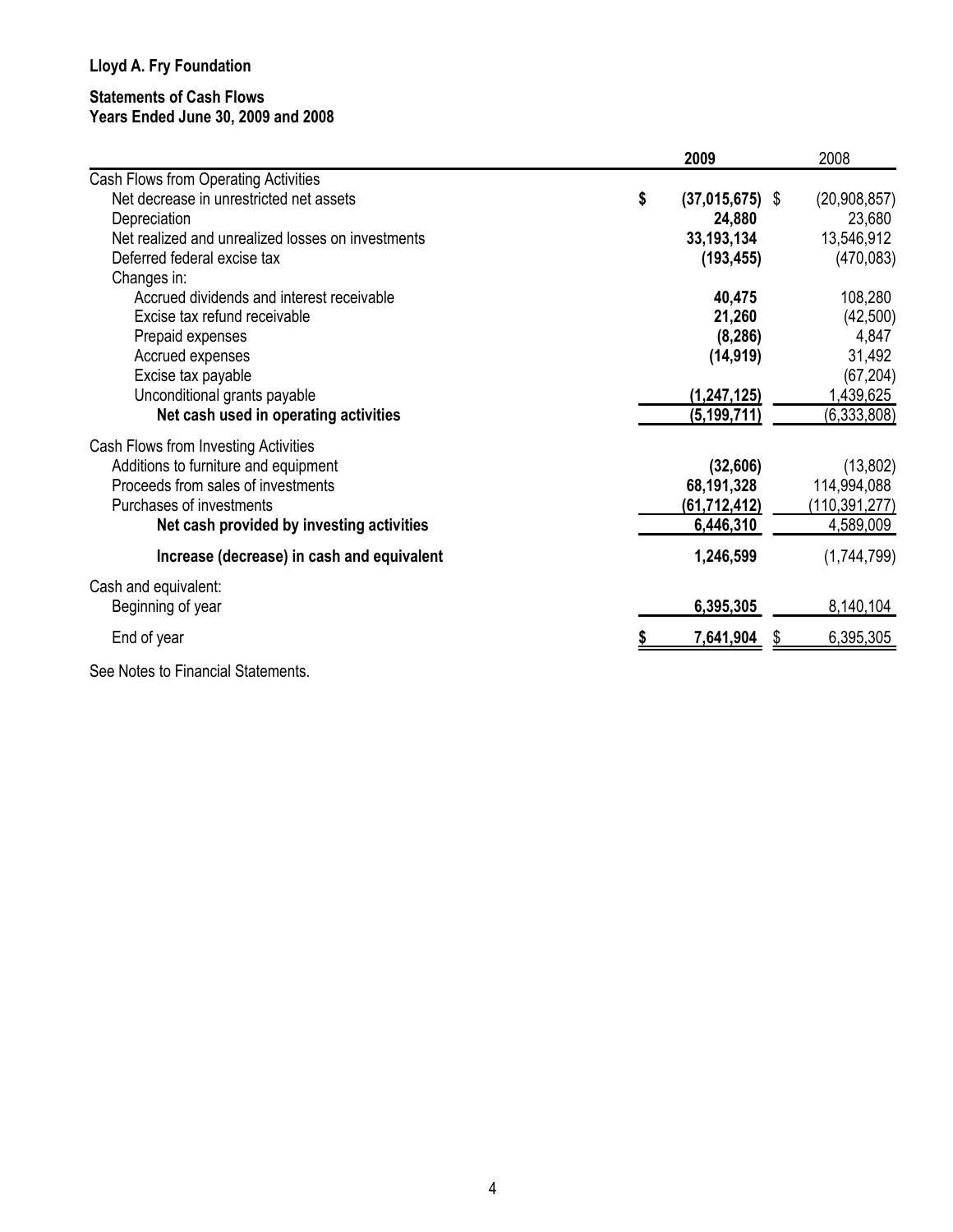## Note 1. Nature of Activities and Significant Accounting Policies

Nature of activities: Lloyd A. Fry Foundation (the Foundation) is a nonprofit private charitable foundation which distributes grants principally to charitable organizations.

The Foundation is exempt from income taxes under Section 501(c)(3) of the Internal Revenue Code and applicable state law.

Investments: The fair value of corporate bonds and equity securities traded on national securities exchanges is the last reported sales price. Purchases and sales of securities are accounted for on the trade date. Interest is recorded as earned and dividends are recorded on the ex-dividend date. Investments in other investment partnerships are valued at fair value based on the applicable percentage ownership of the underlying partnerships' net assets as of the measurement date. In determining fair value, management utilizes valuations provided by the underlying investment partnerships. The underlying investment partnerships value securities and other financial instruments on a fair value basis of accounting. The estimated fair values of certain investments of the underlying investment partnerships, which may include private placements and other securities for which prices are not readily available, are determined by the general partner or sponsor of the respective other investment partnership and may not reflect amounts that could be realized upon immediate sale, nor amounts that ultimately may be realized. Accordingly, the estimated fair values may differ significantly from the values that would have been used had a ready market existed for these investments. The fair value of the Foundation's investments in other investment partnerships generally represents the amount the Foundation would expect to receive if it were to liquidate its investment in the other investment partnerships excluding any redemption charges that may apply.

The Foundation invests in various investments. Such investments are exposed to various risks such as interest rate, market, and credit risk. Due to the level of risk associated with certain investments, it is at least reasonably possible that changes in the values of investments will occur in the near term and that such changes could materially affect the amounts reported in the statements of financial position.

Cash equivalents: The Foundation considers all investments purchased with a maturity of three months or less to be cash equivalents. The Foundation maintains its cash in bank accounts which, at times, may exceed federally insured limits. The Foundation has not experienced any losses in such accounts. Management believes that the Foundation is not exposed to any significant credit risk on cash.

Fair value of financial instruments: The carrying amounts of financial instruments, including cash and equivalent, receivables, accrued expenses, and payables approximate fair value due to the short maturity of these instruments.

Furniture and equipment: Furniture and equipment are stated at cost. Depreciation is being computed over the estimated useful lives of the assets using the straight-line method.

Use of estimates: The preparation of financial statements in conformity with accounting principles generally accepted in the United States of America requires management to make estimates and assumptions affecting the amounts reported in the financial statements and accompanying notes. Actual results could differ from those estimates.

Reclassifications: Certain amounts from the 2008 financial statements have been reclassified to conform to the 2009 presentation without affecting previously reported net assets.

Subsequent events: The Foundation has evaluated subsequent events for potential recognition and/or disclosure through November 6, 2009, the date the financial statements were issued.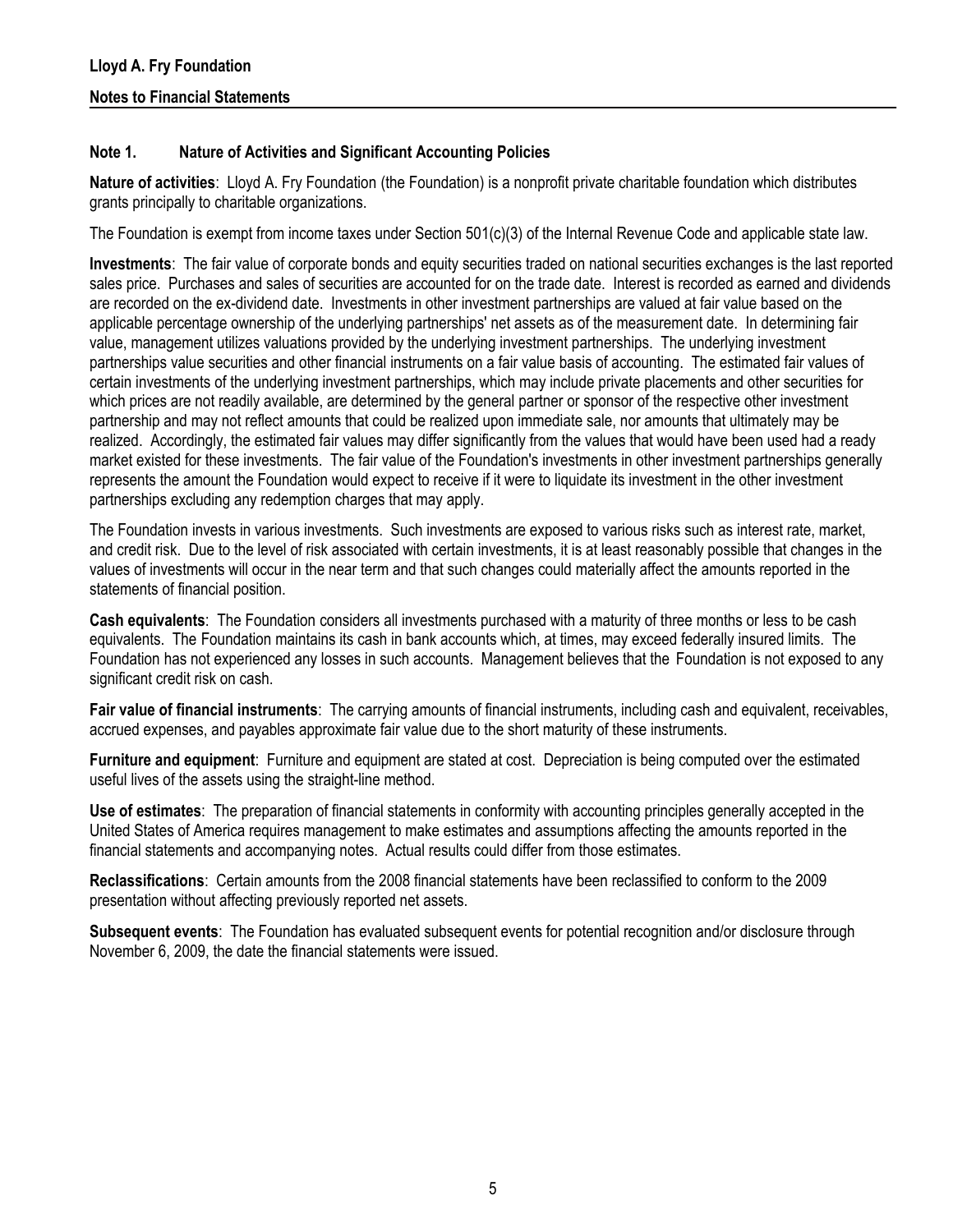# Note 1. Nature of Activities and Significant Accounting Policies (Continued)

New accounting pronouncements: The Foundation adopted Statement of Financial Accounting Standards (SFAS) No. 157, Fair Value Measurements (SFAS 157) for the fiscal year beginning July 1, 2008. SFAS 157 defines fair value, establishes a framework for measuring fair value, and expands disclosures about fair value measurements. SFAS 157 applies to all assets and liabilities that are measured and reported on a fair value basis. The adoption of SFAS 157 did not have a material impact on the financial statements of the Foundation. In accordance with Financial Accounting Standards Board (FASB) Staff Position (FSP) No. 157-2, Effective Date of FASB Statement No. 157, the Foundation will delay application of SFAS 157 for nonfinancial assets and nonfinancial liabilities that are recognized or disclosed at fair value in the financial statements on a nonrecurring basis until the fiscal year beginning July 1, 2009. The adoption of the remaining provisions of SFAS 157 is not expected to have a material impact on the Foundation's financial position, results of activities and cash flows.

In June 2006, the Financial Accounting Standards Board (FASB) issued FASB Interpretation No. 48 (FIN 48), Accounting for Uncertainty in Income Taxes – an Interpretation of FASB Statement 109. FIN 48 clarifies the accounting for uncertainty in income taxes recognized in an organization's financial statements in accordance with FASB Statement No. 109, Accounting for Income Taxes. FIN 48 prescribes a comprehensive model for recognizing, measuring, presenting and disclosing in the financial statements tax positions taken or expected to be taken on a tax return including positions that the organization is exempt from income taxes or not subject to income taxes on unrelated business income. If there are changes in net assets as a result of application of FIN 48, these will be accounted for as an adjustment to the opening balance of net assets. Additional disclosures about the amounts of such liabilities will be required also. The Foundation presently discloses or recognizes income tax positions based on management's estimate of whether it is reasonably possible or probable, respectively, that a liability has been incurred for unrecognized income tax benefits by applying FASB Statement No. 5, Accounting for Contingencies. The Foundation has elected to defer the application of FIN 48 in accordance with FASB Staff Position (FSP) FIN 48-3. This FSP defers the effective date of FIN 48 for nonpublic organizations, such as the Foundation, included within its scope, to the annual financial statements for fiscal years beginning after December 15, 2008. The Foundation will be required to adopt FIN 48 in its 2010 annual financial statements. Management is currently assessing the impact of FIN 48 on its financial position and results of activities and has not determined if the adoption of FIN 48 will have a material effect on its financial statements.

# Note 2. Distributions from Lloyd A. Fry Trusts

The Foundation has a residual interest in several trusts established by the Estate of Lloyd A. Fry. The Trusts made distributions to the Foundation of \$734,362 during fiscal year 2009 (2008 - \$729,483). Future residual amounts to be received by the Foundation cannot be determined.

## Note 3. Investments

Investments consisted of the following:

|                               | 2009             |   |             |                    | 2008 |             |
|-------------------------------|------------------|---|-------------|--------------------|------|-------------|
|                               | Cost             |   | Market      | Cost               |      | Market      |
| Common stock                  | \$<br>44,901,141 | S | 40,286,814  | \$<br>54, 139, 259 | \$   | 59,224,075  |
| Mutual funds - equity         | 44,050,837       |   | 30,688,710  | 43,023,761         |      | 42,578,620  |
| Mutual funds - fixed income   | 6,509,732        |   | 5,638,602   | 5,728,940          |      | 5,760,066   |
| Fixed Income                  | 24,082,380       |   | 24,738,856  | 31,351,462         |      | 31,539,297  |
| Real estate investment trusts | 996,869          |   | 614,557     | 1,026,086          |      | 865,379     |
| Certificate of deposit        | 750,000          |   | 750,000     | 750,000            |      | 750,000     |
| Hedge funds                   | 19,300,000       |   | 18,191,981  | 16,300,000         |      | 20,546,911  |
| Private equity investments    | 6,114,096        |   | 5,420,070   | 4,425,070          |      | 4,737,292   |
|                               | 146,705,055      |   | 126,329,590 | 156,744,578        |      | 166,001,640 |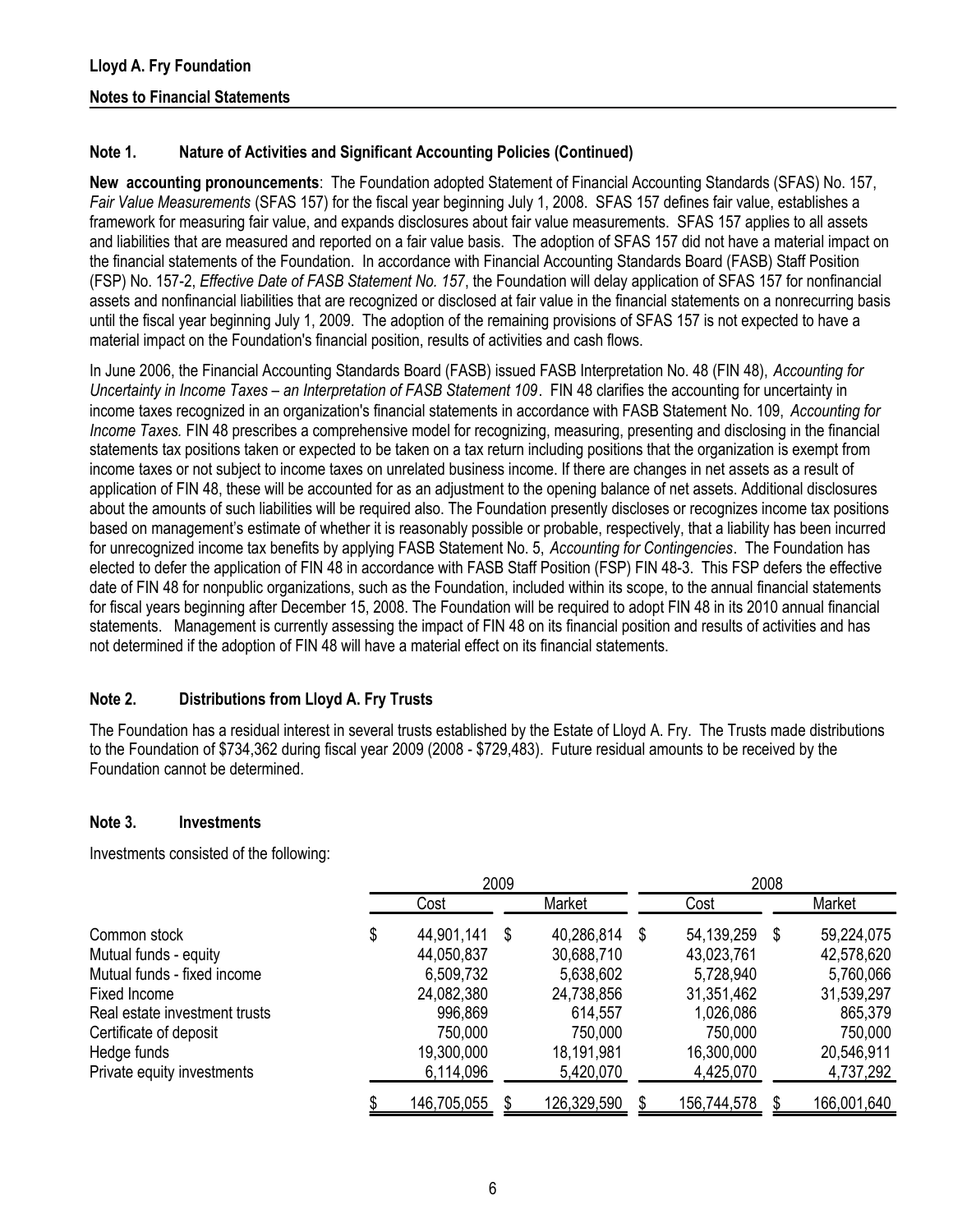# Lloyd A. Fry Foundation Notes to Financial Statements

### Note 3. Investments (Continued)

The Foundation had open commitments to make additional hedge fund and private equity investments of \$19,354,100 at June 30, 2009 (2008 - \$6,445,350).

#### Note 4. Fair Value Disclosures

As defined in SFAS 157, fair value is the price that would be received to sell an asset or paid to transfer a liability in an orderly transaction between market participants at the measurement date. In determining fair value, the Foundation uses various methods including market, income and cost approaches. Based on these approaches, the Foundation often utilizes certain assumptions that market participants would use in pricing the asset or liability, including assumptions about risk and or the risks inherent in the inputs to the valuation technique. These inputs can be readily observable, market corroborated, or generally unobservable inputs. The Foundation utilizes valuation techniques that maximize the use of observable inputs and minimize the use of unobservable inputs. Based on the observability of the inputs used in the valuation techniques the Foundation is required to provide the following information according to the fair value hierarchy. The fair value hierarchy ranks the quality and reliability of the information used to determine fair values. Financial assets and liabilities carried at fair value will be classified and disclosed in one of the following three categories:

Level 1. Valuations for assets and liabilities traded in active exchange markets, such as the New York Stock Exchange. Level 1 also includes real estate investment trusts, U.S. Treasury and federal agency securities, and federal agency mortgage-backed securities, which are traded by dealers or brokers in active markets. Valuations are obtained from readily available pricing sources for market transactions involving identical assets or liabilities.

Level 2. Valuations for assets and liabilities traded in less active dealer or broker markets. Valuations are obtained from third party pricing services for identical or similar assets or liabilities. Level 2 investments include certificates of deposit with maturities of greater than three months, for which a readily available pricing source is not available.

Level 3. Valuations for assets and liabilities that are derived from other valuation methodologies, including option pricing models, discounted cash flow models and similar techniques, and not based on market exchange, dealer, or broker traded transactions. Level 3 valuations incorporate certain assumptions and projections in determining the fair value assigned to such assets or liabilities.

For the fiscal year ended June 30, 2009, the application of valuation techniques applied to similar assets and liabilities has been consistent. The following is a description of the valuation methodologies used for instruments measured at fair value:

Investment securities: The fair value of investment securities is the market value based on quoted market prices, when available, third party pricing services for the same or similar investment, or market prices provided by recognized broker dealers. If listed prices or quotes are not available, fair value is based upon externally developed models that use unobservable inputs due to the limited market activity of the instrument.

In determining the appropriate levels, the Foundation performs a detailed analysis of the assets and liabilities that are subject to SFAS 157. At each reporting period, all assets and liabilities for which the fair value measurement is based on significant unobservable inputs are classified as Level 3.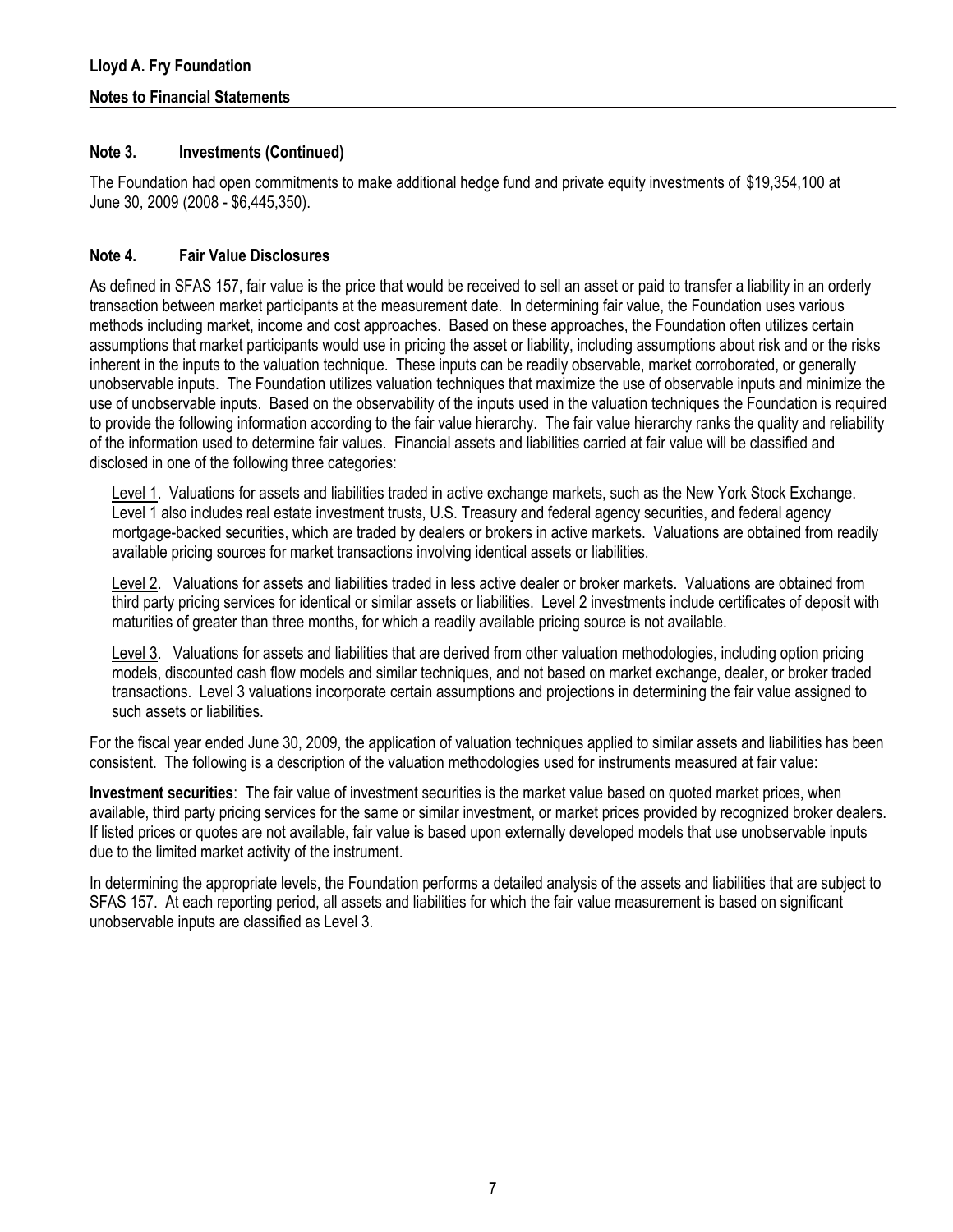# Lloyd A. Fry Foundation Notes to Financial Statements

### Note 4. Fair Value Disclosures (Continued)

#### Fair value on a recurring basis

The table below presents the balances of assets and liabilities measured at fair value on a recurring basis as of June 30, 2009.

|                               | Level 1          |      | Level 2 |      | Level 3    |      | Total       |
|-------------------------------|------------------|------|---------|------|------------|------|-------------|
| Common stock                  | \$<br>40,286,814 | - \$ |         | - \$ | $\sim$     | - \$ | 40,286,814  |
| Mutual funds - equity         | 30,688,710       |      |         |      | ۰          |      | 30,688,710  |
| Mutual funds - fixed income   | 5,638,602        |      |         |      |            |      | 5,638,602   |
| Fixed income                  | 24,738,856       |      |         |      |            |      | 24,738,856  |
| Real estate investment trusts | 614,557          |      |         |      |            |      | 614,557     |
| Certificate of deposit        |                  |      | 750,000 |      |            |      | 750,000     |
| Hedge funds                   |                  |      |         |      | 18,191,981 |      | 18,191,981  |
| Private equity investments    |                  |      |         |      | 5,420,070  |      | 5,420,070   |
| <b>Total assets</b>           | 101,967,539      |      | 750,000 |      | 23,612,051 |      | 126,329,590 |

The changes in Level 3 assets measured at fair value on a recurring basis are summarized as follows:

|                                                                                                                                                                | Hedge funds |                                                      |  | Private equity                                   |  |  |
|----------------------------------------------------------------------------------------------------------------------------------------------------------------|-------------|------------------------------------------------------|--|--------------------------------------------------|--|--|
| Balance, June 30, 2008<br>Net realized gain on investments<br>Net change in unrealized loss on investments<br>Purchases, sales, issuances and settlements, net |             | 20,546,911<br>3,225,564<br>(5,354,929)<br>(225, 565) |  | 4,737,292<br>126,247<br>(1,006,256)<br>1,562,787 |  |  |
| Balance, June 30, 2009                                                                                                                                         |             | 18,191,981                                           |  | 5,420,070                                        |  |  |

#### Note 5. Grant Commitments

Unconditional grants payable at June 30, 2009 are estimated to be distributed in fiscal 2010.

The Foundation had approved grants in the past which were subject to the satisfaction of prior conditions by the intended recipients before payments could be made. These conditional grants were not reflected in the financial statements. There were no conditional grants at June 30, 2009 and 2008.

#### Note 6. Other Commitments

The Foundation is required to make the following minimum annual rental payments under a noncancelable lease for office space through 2020:

| 2010       | 106,474<br>\$ |
|------------|---------------|
| 2011       | 83,387        |
| 2012       | 86,058        |
| 2013       | 88,728        |
| 2014       | 122,558       |
| Thereafter | 773,627       |
|            | 1,260,832     |

Rental expense (primarily for office space) was approximately \$148,000 for fiscal year 2009 (2008 - \$144,000).